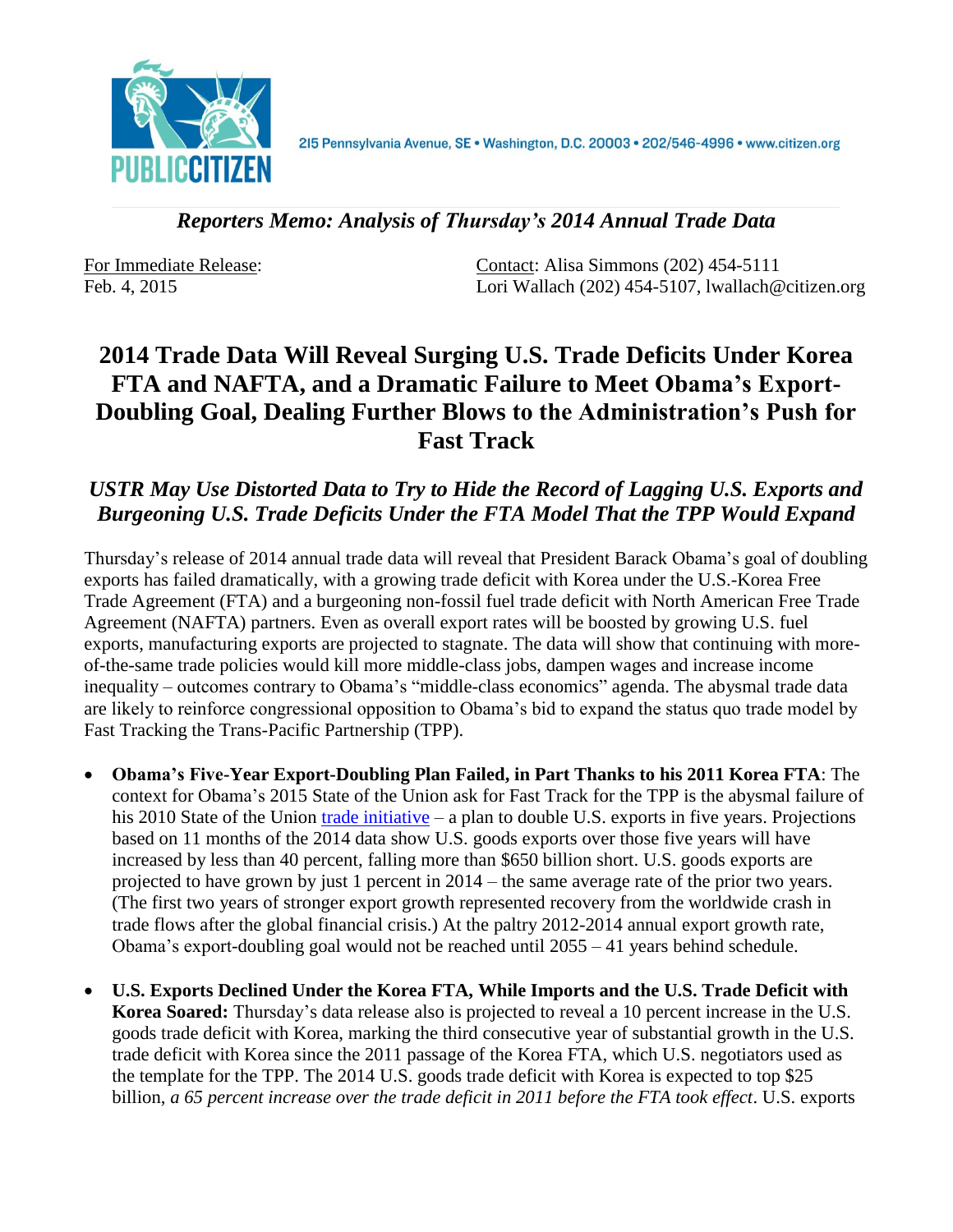remain lower than the level before the FTA went into effect, as imports are projected to have increased 16 percent. The resulting trade deficit increase represents more than 60,000 lost American jobs, according to the ratio the Obama administration used to project gains from the deal.

- **Non-Fuel NAFTA Trade Deficit Grows:** The 2014 trade data are also projected to show a more than 12 percent, or \$10 billion, increase in the non-fossil fuel U.S. goods trade deficit with NAFTA partners Canada and Mexico. The overall U.S. goods trade deficit with NAFTA partners is projected to have ballooned more than \$150 billion, or 550 percent, under 21 years of the pact, reaching an estimated \$180 billion in 2014.
- **Contrary to the Administration's TPP Sales Pitch That More FTAs Would Boost U.S. Exports, U.S. Exports to FTA Partners Have [Grown More Slowly](http://dataweb.usitc.gov/) Than U.S. Exports to the Rest of the**  World Over the Past Decade. Taking into account the projected data for 2014, average annual U.S. export growth to all non-FTA partners in the past 10 years outpaced that to FTA partners by 24 percent.
- **The United States Has a Trade Deficit with FTA Partners:** Overall, the aggregate U.S. trade deficit with all U.S. FTA partners is likely to top \$173 billion in 2014, marking a more than \$130 billion, or 400 percent, increase in the aggregate U.S. FTA trade deficit since the pacts were implemented. In contrast, the aggregate deficit with all non-FTA countries has *decreased* by more than \$100 billion, or 10 percent, since 2006 (the median entry date of existing FTAs). Despite this, U.S. Trade Representative (USTR) Michael Froman testified to Congress last week that we have a trade surplus with the group of FTA nations.

## *Heads Up for Distorted Data…*

Given that the record of lagging U.S. exports and surging trade deficits under U.S. FTAs jeopardizes Obama's prospects for obtaining Fast Track, the administration may try to obscure the results with distorted data. The USTR has taken to lumping foreign-made products in with U.S.-produced exports, which artificially inflates U.S. export figures and deflates U.S. trade deficits with FTA partners.

"Foreign exports," also known as "re-exports," are goods made abroad, imported into the United States, and then re-exported [without undergoing any alteration in the United States.](http://www.census.gov/foreign-trade/reference/definitions/#F) Foreign exports support zero U.S. production jobs. Each month, the [U.S. International Trade Commission](http://dataweb.usitc.gov/) (USITC) reports trade data with foreign exports removed, providing the official government data on made-in-America exports. **USITC will release the corrected 2014 annual trade data either this Friday or the following Monday, February 9. But the USTR likely will choose to use the uncorrected [raw data,](http://www.census.gov/foreign-trade/data/) as it has in the past, that the U.S. Census Bureau will release Thursday, which counts foreign-made goods as U.S. exports. Our projections are based on the corrected data.** We will publish final figures as soon as the USITC releases the official U.S. trade data, typically 24-48 hours after the raw data collected by the U.S. Census Bureau is released. The official government data will be made available at [http://citizen.org/2014-trade-data.](http://citizen.org/2014-trade-data)